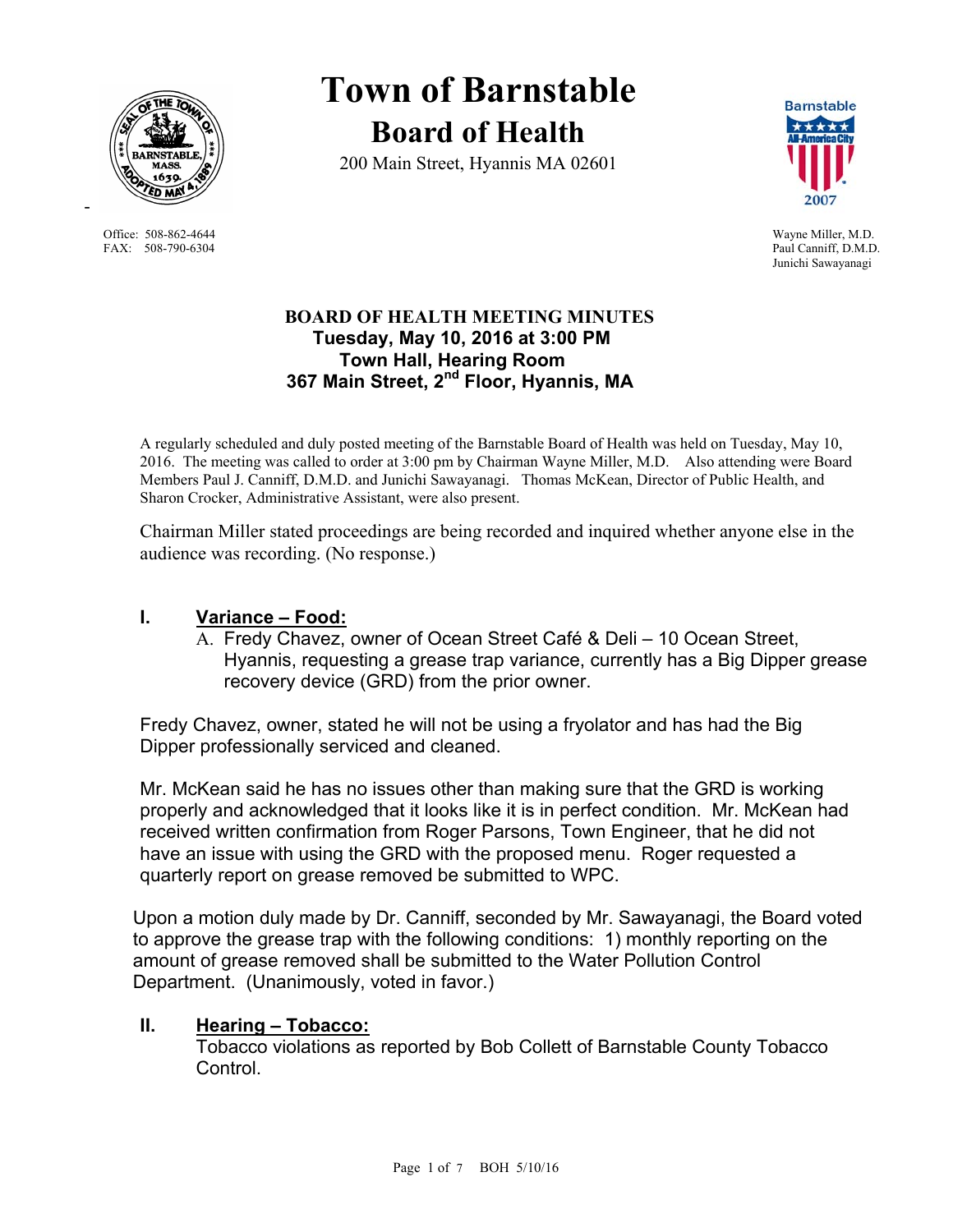### Discussion:

Bob Collett said the State Senate has approved changing the smoking age to 21 years old. If the House also passes it, the Town would automatically be regulated by the new smoking age. It is unknown when, or if, it will be passed by the House and whether it would be in the near future. Currently, the FDA has declared e-cigarettes the same as cigarettes so they have the same restrictions. The State has also included that in their definition.

Mr. McKean asked how the towns who have currently increased their smoking age to 21 years are handling their programs. Mr. Collett explained that if a town chooses to enforce the age of 21, they will have to privately hire a person 19 or 20 years old. That would not be covered through the State program. The State program will continue to cover the cost of 15-16 year olds who are employed to see whether the establishment will sell to them.

A. Cotuit Liquors, 3858 Falmouth Road, Marstons Mills – First Offense, tobacco products sold to a minor.

At Cotuit Liquors, a clerk named Steve sold cigarettes to the minor on April 2, 2016. The owner Dan O'Brien was present at the hearing. He stated he was embarrassed and that in 20 years they have never had a violation. Everyone employed by him has been re-certified. The person had been there for 2  $\frac{1}{2}$  years working part-time and it was due to lack of attention.

Upon a motion duly made by Dr. Canniff, seconded by Mr. Sawayanagi, the Board voted to issue a warning. (Unanimously, voted in favor.)

B. Midway Garage, 981 Main Street, Osterville – First Offense, tobacco products sold to a minor.

A 16 year old purchased cigarettes from an attendant at the Midway Garage on April 2, 2016. Mark Homem, General Manager, was the hearing and explained he strives very diligently to keep the regulation enforced. Every morning, they go through the regulations. They have also installed software which requires entering the customer's date of birth at the time of purchase.

Upon a motion duly made by Dr. Canniff, seconded by Mr. Sawayanagi, the Board voted to issue a warning. (Unanimously, voted in favor.)

## **III. Food - Temporary:**

A. Christopher Kelsey representing the annual Figawi Charity Ball at the Resort and Conference Center of Cape Cod, 35 Scudder Avenue, Hyannis, on May 21, 2016 at 5:30 pm. Two vendors for VIP Affair serve at 6:00pm and ten vendors for the main event will serve at 7:00pm.

Christopher Kelsey presented the paperwork and explained that there are10 vendors serving at 7:00 pm and one vendor serving at 6pm. This is the  $30<sup>th</sup>$  Annual Figawi Ball. They did provide a sketch showing each station with a hand-wash station. There is one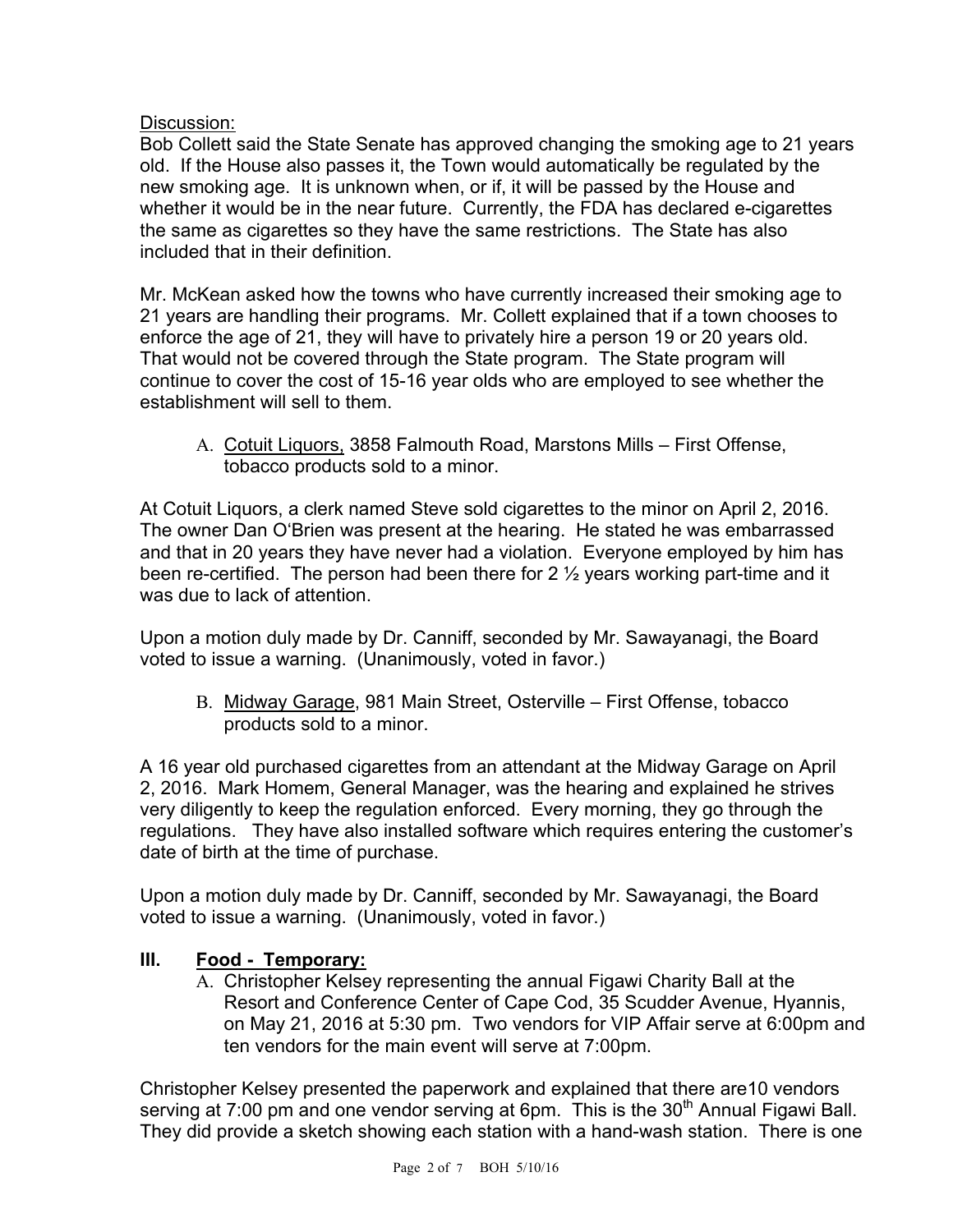restaurant (Oliver's) serving shellfish. The Board said that vendor must display the standard sign notifying people of potential allergies to shellfish.

Each vendor will bring their own warming stations. All vendors will be set up for inspection by 5:30 pm.

Upon a motion duly made by Mr. Sawayanagi, seconded by Dr. Canniff, the Board voted to grant the annual temporary food event. (Unanimously, voted in favor).

B. Casey Dannhauser representing "Lowell Park Celebration & Donor Thank You" at Ropes Field/ Lowell Park, 58 Putnam Avenue, Cotuit, to be held on Saturday, June 11, 2016 from 11am-2pm and would like to serve hot dogs, hamburgers and veggie burgers. Ken Foster will have his mobile equipment and will be the only vendor.

No one was present. Mr. McKean explained Mr. Foster will be setting up his usual mobile facility and he has no issues with it.

Upon a motion duly made by Dr. Canniff, seconded by Mr. Sawayanagi, the Board voted to grant the annual temporary food event. (Unanimously, voted in favor.)

#### **IV. Hearing – Show Cause (Cont.)**

 Attorney Robert Bianchi representing Courtney Campeau, owner – 145 Oak Neck Road, Hyannis, no heat, no hot water; owner occupied, update on status.

Attorney Bianchi was present and stated an inspection was done today. They were able to secure an electric hot water heater. They have removed the boiler and have a new one; however, Courtney is trying to obtain the \$1,600 to install it. She does have the hot water running and the weather is warming up, so heat will not be needed soon. The target date to connect the new boiler is the first or second week in June.

Attorney Bianchi said as far as they know, there have not been any violations since the last Board of Health meeting. Courtney has had a few visitors but no one staying overnight. The electric heaters have been removed from the house and are in the garage. The house is on the market for sale. He does not see any safety issues at this time. They would like to have a continuance until she has enough funds to install the boiler. She did apply for housing and fuel assistance and was denied because her ex-husband's name is still on the mortgage and is working to have it removed.

Attorney Bianchi noted that if Courtney is required to get out of the house, she will be out on the street.

Mr. McKean said he has not received any complaints or calls.

The Board discussed that the outside temperature will soon be warm enough to not require heat until September. Attorney Bianchi requested that Courtney be allowed to have the restriction on guests be lifted, as the primary concern from the Board was the electric heaters and as they are no longer in the home.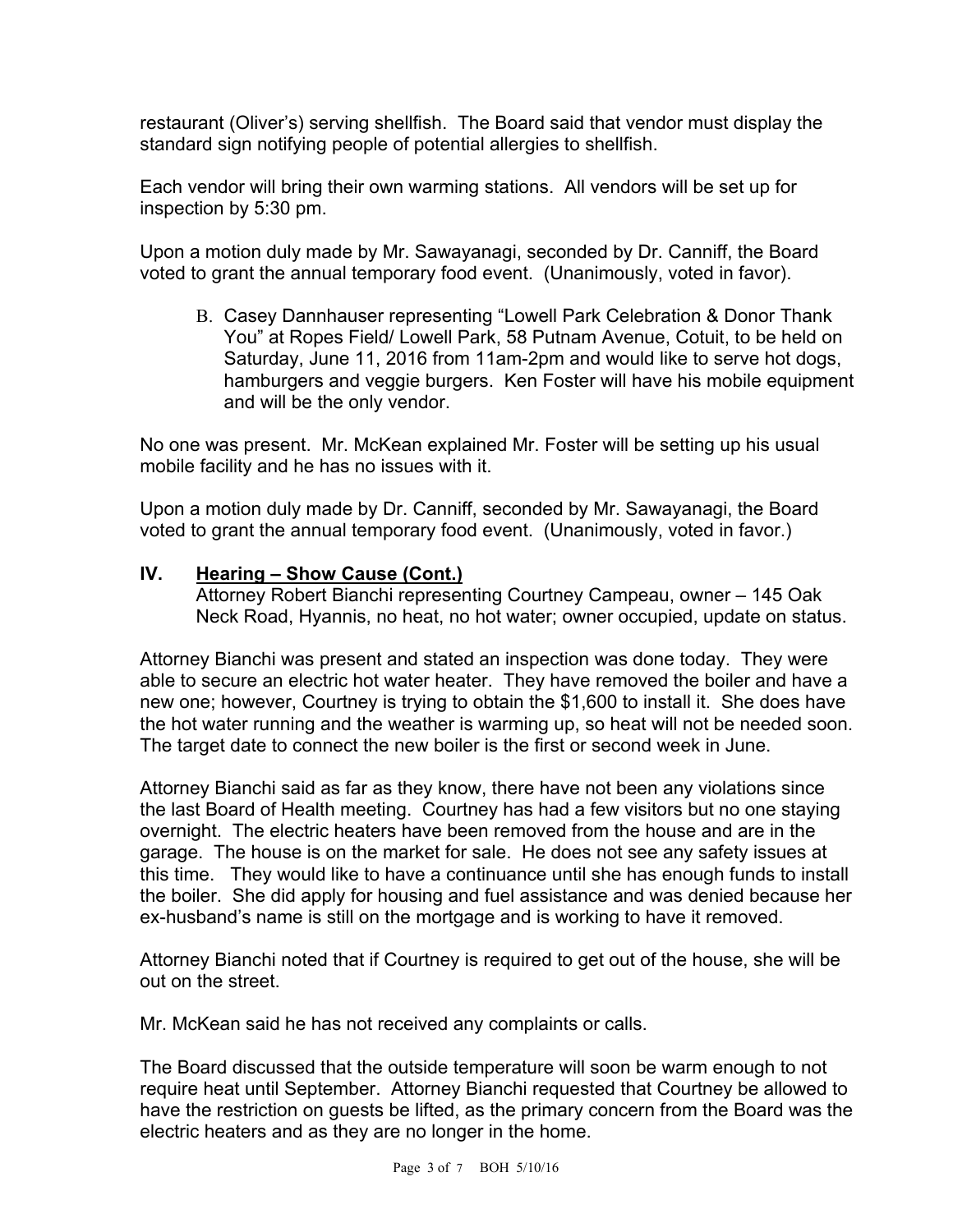The Board said the temperatures are still fluctuating as some nights have frost and, therefore, would like to keep the number of visitors down for safety, etc.

Upon a motion duly made by Dr. Miller, seconded by Dr. Canniff, the Board voted to continue this item until September 13, 2016 Board meeting. The restriction of no guests after 11pm will remain. Whenever possible, Courtney is to try to keep nonfamily visitors down to a minimum. (Unanimously, voted in favor.)

#### **ADDITIONAL ITEM – FOOD:**

Mr. McKean mentioned that the YMCA was present due to some confusion. They have an event called the YMCA Gala. The event will be catered which does not require a temporary food event permit.

As the YMCA was in attendance, they did discuss their plans. The menu items were reviewed and the caterer's license from Falmouth was supplied. The Board was satisfied with the event's preparations.

### **V. Hearing – Septic Repair**

Peter Gross and Melissa Gross McCray, Trustees – 2 Lake Drive, Centerville, Map/Parcel 230-075, failed septic system.

No one was present.

There is correspondence in the file requesting the septic repair. Inspector Donald Desmarais stopped by the home and no one was there. Mr. McKean proposed a continuance until the June meeting. In April, Jonas McGraw wrote a request to move the item to May 2016 and said their engineer David Tulane has been monitoring the water levels and they will be setting up a meeting to meet with the Health Division. The Board stated that the current level is lower and will not benefit them. The Board noted they have a standard measurement of 34.8 which should be used regardless of the current water level.

Upon a motion duly made by Dr. Miller, seconded by Dr. Canniff, the Board voted to send a notice that they are requested to come before the Board on June 14. (Further along in the meeting, the Board changed the hearing date to July 12, 2016.) The trustees' attendance is mandatory and they are expected to appear with a plan in hand for a replacement septic system. (Unanimously, voted in favor.)

#### **VI. Hearing – Show Cause – Sewer Connection:**

A. Jeffrey Coombs & Gail Clear, owner – 23 Keating Road, Hyannis.

No one was present.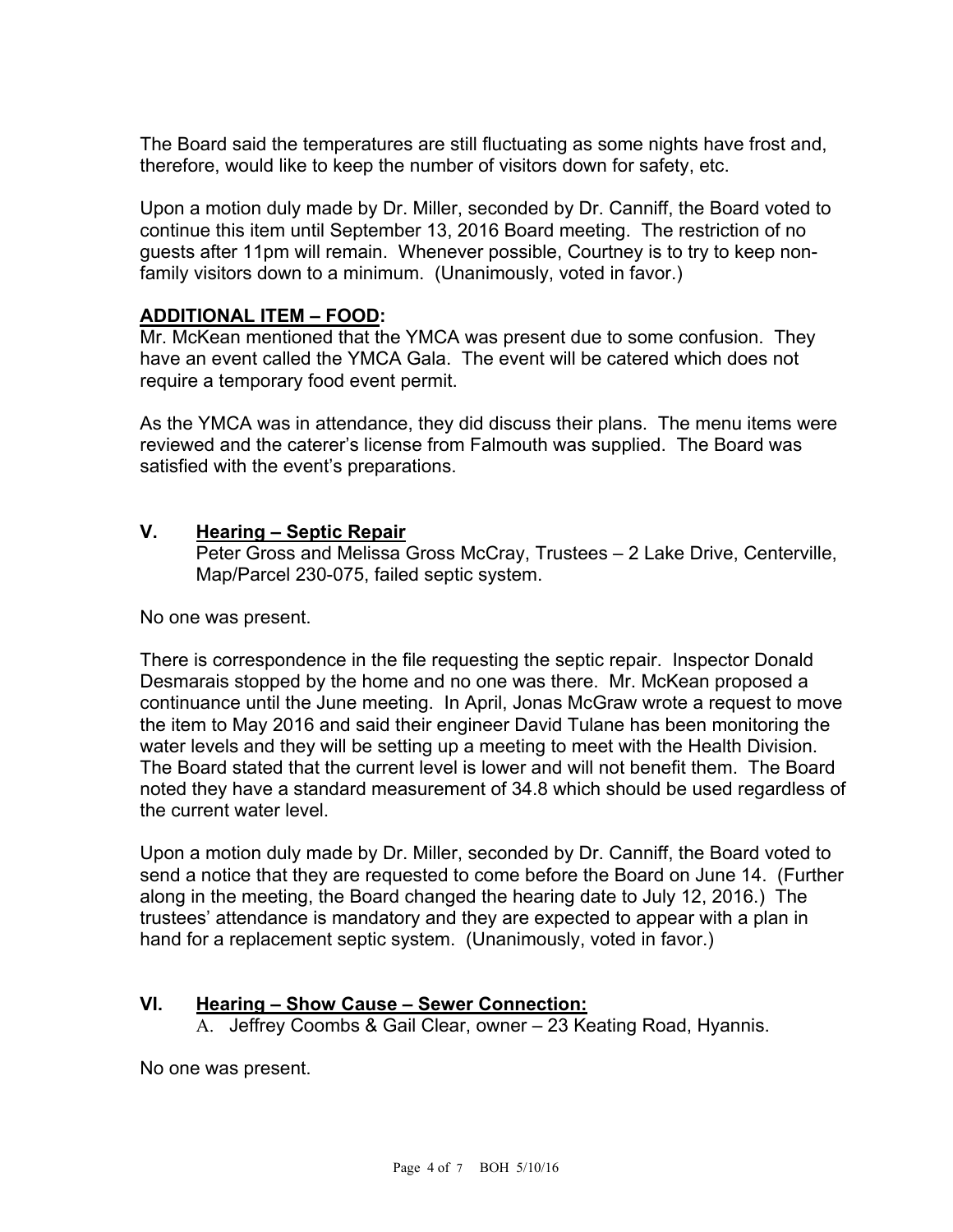The Health Division has sent notices to their Stamford, CT address and their local address hoping their Hyannis tenants will direct it to the owners, as well. Also mentioned in the letters, is a request to register their rental. They have missed three meetings.

Upon a motion duly made and seconded, the Board determined a letter will be served by a deputy sheriff or constable in Stamford, CT requesting their presence at the July 12, 2016 meeting. The next step after that will result in a court case. (Unanimously, voted in favor.

B. Anthony Elio, Trustee- FRUS Realty Trust – 72-76 Nautical Way, Hyannis.

No one was present.

Mr. McKean stated that he received word from Mr. Elio today stating he is going to get a contractor at this time to complete the sewer connection.

Upon a motion duly made by Dr. Miller, seconded by Dr. Canniff, the Board requests an update from Mr. Elio at the July 12, 2016 meeting. (Unanimously, voted in favor.)

## **VII. Hearing – Underground Storage Tanks:**

A. Dawn Dennen, owner – 473 Pine Street, Centerville.

No one was present.

Mr. McKean stated this hearing was continued from November 2015 when the Board requested Ms. Dennen to either remove the storage tank or give us proof that the tank was removed years earlier. Mr. McKean received a letter today from Ms. Dennen. She stated the cost of removal is \$500 with her finances. She contacted Mr. Gobeil who has been told there is no more money available in the Lombard funds.

Ms. Dennen went to National Grid to research proof of the conversion date from oil to gas. They do not keep records beyond 10 years.

Mr. Lenard Gobeil from the Town Manager's office was present and said they may now have some funds available. He will contact Ms. Dennen and discuss the matter. This would allow it to be confirmed whether the tank is in the ground as believed.

Upon a motion duly made and seconded, the Board granted a continuance to the June  $14<sup>th</sup>$  meeting. (Unanimously, voted in favor.)

B. Kristen Rufo, Attorney representing Estate of William Longstreth – 390 Elliot Road, Centerville.

Attorney Sarah Colston was present and said the tank was removed on April 27, 2016 by Bennett Environmental Services, Brewster, MA and it was determined there was no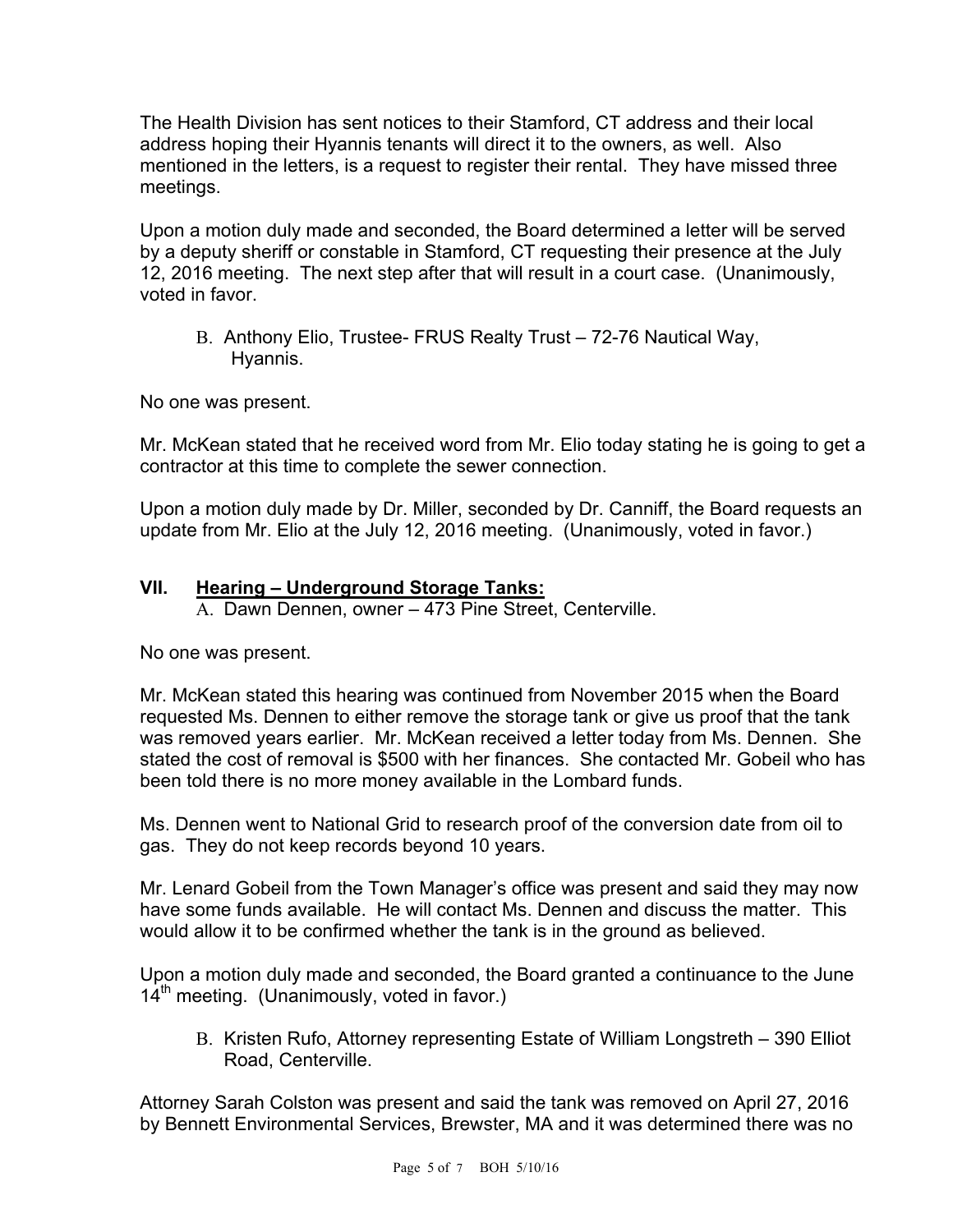environmental liability, no leakage. It was a significant cost (approximately \$10K) and she provided copies of the documentation of this.

The Board was pleased with this news and the item is resolved.

C. Charles Whitcomb representing Linda, Marie, Cara and Donna Whitcomb, owners – 88 Greenwood Avenue, Hyannis.

No one was present.

Mr. McKean said the owners were working with Health Inspector Tim Lavelle in September and April. They did come in during February looking for as-built records. Mr. McKean said that we have not received any other response since February 2016.

Upon a motion duly made and seconded, the Board determined to have a sheriff serve notice requesting attendance at the July 12, 2016 meeting and an account of the situation. (Unanimously, voted in favor.)

## **VIII. Craigville Motel:**

Attorney James Connor representing Ms. Patel requesting a new motel license.

Attorney Connor said they would like to continue to the June 14, 2016 meeting as they will not be ready to pass the inspection until that time. He also reported that they are making much progress.

Mr. McKean said the motel had called their health inspector for their inspection. She coordinated the various personnel for the inspection and four hours were spent there. They found the motel was not near readiness. The State has a restriction on the fee the Health Division is allowed to charge for the motel permit with its inspection and it is set at \$50.00 which does not cover the time they have spent there.

The Board asked that Attorney Connor verify that they are ready for the complete inspection the week prior to June  $14<sup>th</sup>$  meeting; otherwise, this item will be continued to the July agenda.

Town Attorney Ruth Weil said they are working through the litigation with the motel owners and Attorney Connor and they are spelling out everything that will be expected so there is no confusion. Attorney Weil will research to see if it is possible to charge an additional fee in extenuation circumstances as this.

Upon a motion duly made and seconded, the Board granted a continuation to the June 14, 2016 meeting. (Unanimously, voted in favor.)

## **IX. Innovative/Alternative (I/A) Septic Monitoring Plan:**

Winston Steadman representing Oyster Harbors Club – 170 Grand Island Drive, Osterville, test results of the Innovation Alternative (I/A) Septic System's monitoring .